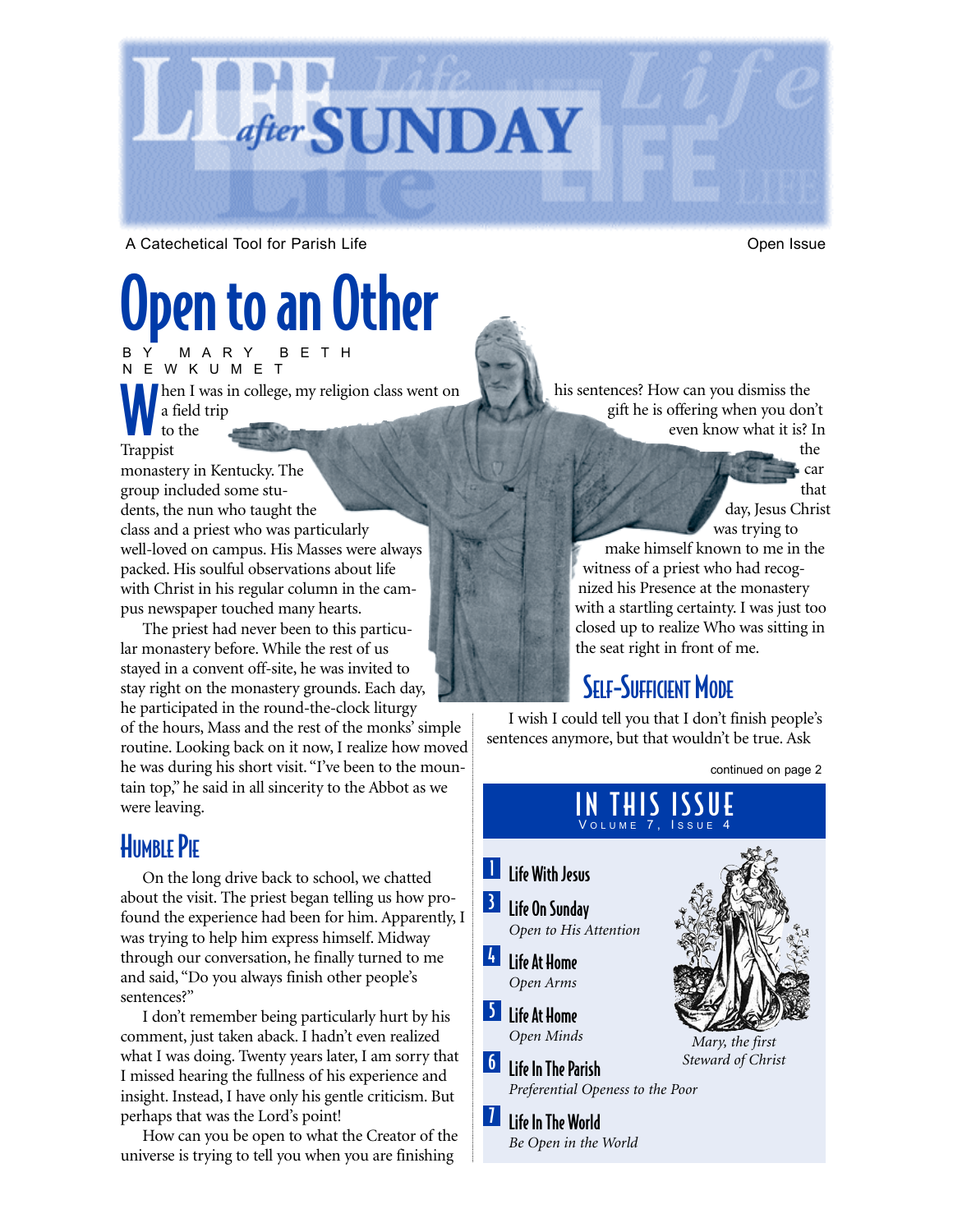

my family and friends. There are continued from page 1

days when I still run through conversations like a bull in a china shop.

It is all too easy to fall back into this closed stance. For me, it usually happens when I am in self-sufficient mode. By self-sufficient, I mean "so sufficient unto your self" that you stop being open to anyone or anything. You are an island.

Here in self-sufficient America, we see this posture reinforced in a common mentality that pervades our culture. With all the answers to life's questions seemingly worked out, self-sufficient people and institutions don't think they need to be open to the reality around them. It seems safer to stay in a world of your own making.

Here is the problem with this stance: if you have decided the truth of things yourself, you really don't know what's going on around you at all. In your blindness, you miss everything! You have probably experienced the effects of this when someone misses *you*. (Think of every cocktail party you've ever attended.) The person in front of you is walking away after determining his or her own truth about you based on your appearance and several sentences. "Hey, wait a minute," you think to yourself in frustration, "you don't know me at all!"

### **AN OPEN STANCE**

If we don't stay open to everyone and everything that we encounter each day, we can miss some pretty amazing stuff. Like genuine newness. Like spine-tingling wonder. Like the Presence of a mystery that is not of this world.

"The method of knowing an

object is dictated by the object itself and cannot be defined by me," says Msgr. Luigi Giussani in his beautiful book, *The Religious Sense*. In other words, I cannot truly know the fullness of anyone or anything if my knowledge is solely up to me. Revelation must always come from outside my self!

If we are not open to a revelation outside of our selves, then we will never know Jesus Christ, the One who reveals himself in the encounters and events of our daily lives. How do we live a lush life in him that is glorious, boundless and free? We must do the creative, hard work of keeping an open posture in the face of reality. "Being wholly human, lies in an openness that calls a spade a spade," says Msgr. Giussani. "It is the attitude of the poor in spirit, those who, before reality, have absolutely nothing to defend, who seize everything as it is, and follow the attraction of reality according to its total implications."

#### **THE HEART OF MARY**

This was the open stance of Mary of Nazareth. The Blessed Virgin Mother lived her whole life with a humble, watchful heart. In this way, she was able to recognize the Presence of her Beloved in every person, event and circumstance. Her truth was determined by an Other, but it was a truth about herself that she could cling to with certainty. Everywhere she looked with the eyes of her heart, she saw his ardent love focused personally on her.

How can we "see" this, too? How can we recognize the existence of a Presence who longs to reveal his passionate love for us in our own time and circumstances?

"Open the eyes of our heart to know You!" implored St. Clement of Rome. Perhaps the Lord is trying to make himself known to you today. Try not to finish his sentences. Get out of your selfsufficient box. "Ask God to open the eyes of your heart," St. John Vianney advised. "If you say to our Lord sincerely, like the blind man in Jericho: 'O Lord, make me to see!', you will certainly obtain what you desire." ❖

### Life After Sunday

President John M. Capobianco

Vice President Mary Beth Newkumet

Executive Assistant Jessica K. Love

Theological Advisor Msgr. Lorenzo Albacete

Life After Sunday is a catechetical tool for parish life created by Lumen Catechetical Consultants, Inc., a 501(C)3 notfor-profit educational consulting firm that helps Catholic organizations communicate a life with Christ lived fully through his Church. @ Copyright 2000, 2002. May not be reproduced without permission granted.

**Lumen Catechetical Consultants, Inc.** P.O. Box 1761 Silver Spring, MD 20915 1-800-473-7980 or

301-593-1066 Fax: 301-593-1689 www.lifeaftersunday.com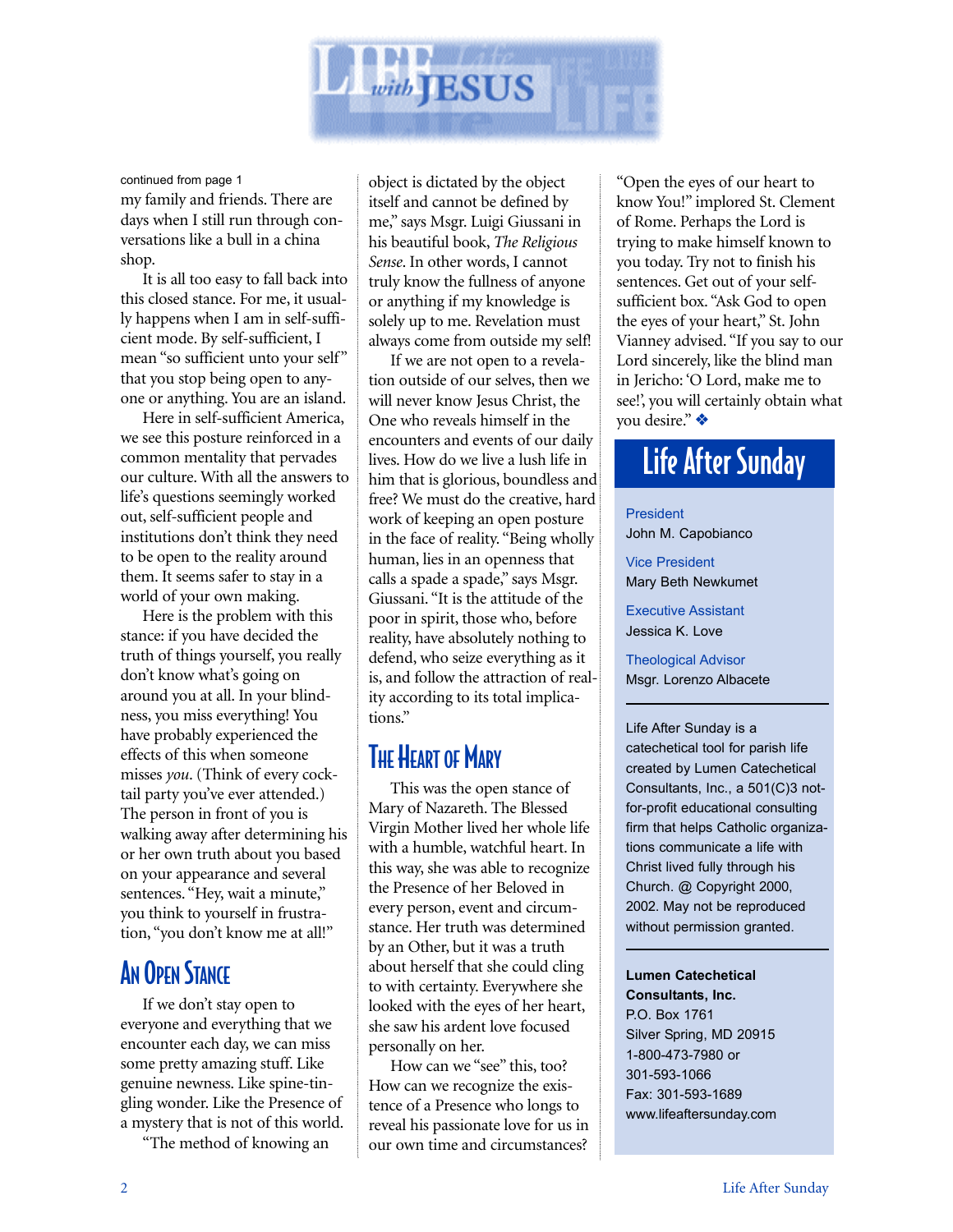

# Open to His Attention

O n Sunday, we may try to come to Mass open, but sometimes even the smallest things can close us right up. Consider the last time you walked into your parish church and encountered the priest, lector, cantor, choir or parishioner you dislike. Suddenly you are less open to the amazing Mystery that is about to take place. Before the first song has even begun, you may have closed yourself off from the full offer of the Lord's boundless love.

"I stand at the door and knock, says the Lord. If anyone hears my voice and opens the door, I will come in and sit down to supper with him, and he with me" (Rv 3:20). The

Lord does not force his way in. It is up to each one of us to freely determine his entry.

#### **OPENING PRAYERS**

To help us invite him into our hearts, the Church begins her Mass with "opening prayers" prayers to open us up! Perhaps it is sin that keeps us closed off and estranged from the Lord's life and love. Perhaps in our self-sufficiency, we don't think we really need the gifts he longs to give us. The penitential rite at the beginning of Mass is meant to place our hearts in an open stance. We acknowledge our sins before God and each other. We humble ourselves and ask for the Lord's forgiveness and mercy.

Once we have opened up once we have acknowledged our emptiness—we are ready to receive the Lord's full attention. This begins with the Liturgy of the Word. The Lord speaks to us through the Scriptures and the homily of the priest. Listening carefully, open to what he is trying to say to us at that moment, we can come away with a new experience of the Father's wisdom

and love for each of us personally. During the Liturgy of the Eucharist, we receive Christ's very life as we eat his Body and drink his Blood. The

> more open we are to

him, the more he lives in us. The more he lives in us, the more we can bring him to others.

#### **COMPLETELY FULFILLED**

Why should we let down our guard and open our hearts? Because when we receive the Lord at Mass with complete openness, we will be filled with his gifts: his passionate love, his security and peace, his truth and complete

## Closed Off from Life

The Catechism teaches that refus-<br>
ing to go to Mass on Sunday ling to go to Mass on Sunday closes us off from the Lord's life and love [ref.#]. It is an act that dismisses the gift the Lord is trying to offer. "Let us open our time to Christ that he may cast light upon it and give it direction," urges Pope John Paul II. "He is the one who knows the secret of time and the secret of eternity, and he gives us 'his day' as an ever new gift of his love. The rediscovery of his day is a grace which we must implore, not only so that we may live the demands of faith to the full, but also so that we may respond concretely to the deepest human yearnings. Time given to Christ is never time lost, but is rather time gained, so that our relationships and indeed our whole life may become more profoundly human" (Dies Domini #7). ❖

certainty about all of reality. All of this is available to each one of us if we simply allow ourselves to be the object of the Lord's total attention.

"O tender Father, you gave me more, much more than I ever thought to ask for," said St. Catherine of Siena in wonder. "I realize that our human desires can never really match what you long to give us." ❖

## Open the Eyes of the Soul in Communion

After having received the Lord, since you have the Person Himself present,<br>A strive to close the eyes of the body and open those of the soul and look into your own heart. For I tell you, and tell you again, and would like to tell you many times that you should acquire the habit of doing this every time you receive Communion.

– St. Teresa of Avila ❖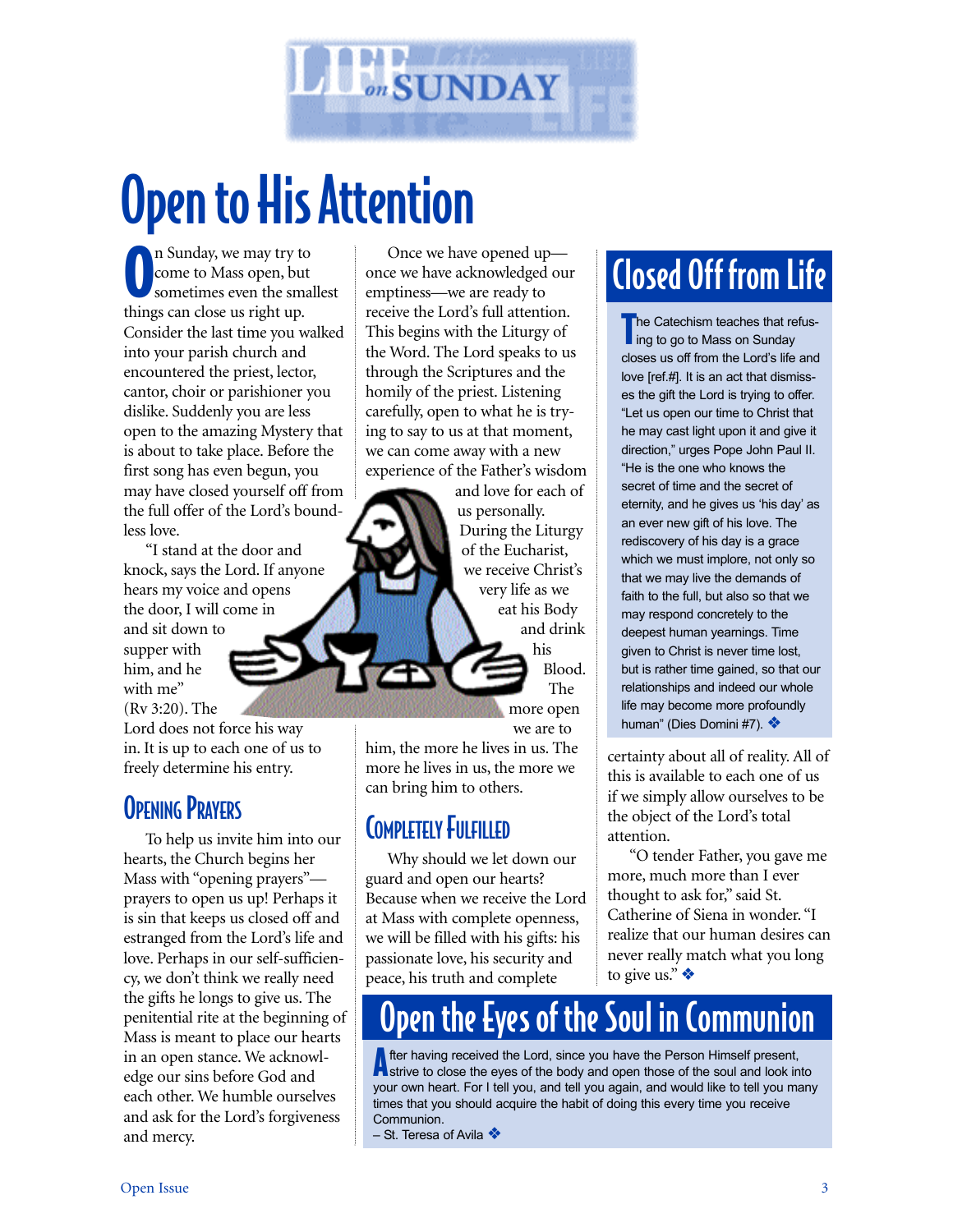

# Open Arms

magine a man and a woman is<br>a city park. He is standing with<br>his arms outstretched ready to magine a man and a woman in a city park. He is standing with embrace her. She is turned away from him with her face toward the street. Before long, he feels foolish. His arms hurt. People nearby can see that his open stance is being rejected. In his sorrow, his instinct is to put down his arms and walk away, defeated. But he cannot stop what he is doing. He loves her.

How can he stand that way without help? After awhile he may feel like he needs poles to prop his arms up. Yet he is determined to maintain his open stance. She will never be able to receive his embrace if he stops offering it.

#### STAYING OPEN

If you are living life wildly open to Christ in the Church, it can be tough to love someone whose heart is closed and turned away from you and Christ. This someone may be a spouse, child,

In the Scriptures, Mary of<br>Bethany was the personification In the Scriptures, Mary of of openness as she sat captivated in watchful attention at the feet of Jesus Christ (Lk 10:38-42). Mary "not only wants to hear the word; by listening she wants to receive the Lord into herself, she wants to be his vessel. Martha received him into her house externally. Mary receives him into the house of her own self. This space is free and available within her because her love makes it so," observed 20th century mystic Adrienne Von Speyr. ❖

in-law or friend. While you see so much, this one sees little. Sometimes you feel like you don't even speak the same language! And since the stance of the interior life is reflected through all of reality, a person this closed is probably living in one of two ways: either angry, depressed and afraid, or happily oblivious, ignoring the reality in his or her own house. Either way, not an easy person to turn around! After

awhile, loving family members can get so discouraged with this closed one, they may be tempted to walk away—perhaps not in body, but in mind, heart and soul. They may

feel foolish for continuing to lavish their love on this one who does not seem to appreciate their attention. The Open House of Self does not seem to appreciate their **Prayer Keeps Us Open** 

#### **CHRIST HOLDS OUR ARMS**

Who will hold up our arms when we are exhausted from loving someone whom everyone sees is not loving us back? Who will sustain our open stance? Jesus Christ, the One whose arms stay perpetually open, nailed to the Cross by those who were closed. Only the living Presence of this great mystery of boundless love can sustain our open hearts so that they will never close. Only

sure that we are never left standing alone. Christ's presence in the life of the Church, in the company of his disciples, is the place to find sustenance, refreshment and rest in the challenge of staying this open. Friends who know Christ can lighten our burden still by encouraging and caring for us as we maintain our open stance of love. Do not be afraid to stay open—even when

this One can make

your efforts seem futile. The Lord will never abandon you in your tender

response to this closed one whom both of you love. ❖

Daily personal prayer can help<br>Uus stay open to the Lord and us stay open to the Lord and the people in our lives. It can also help you bolster friends and family members who are trying to love someone who is closed. Even if we can't get to daily Mass, meditating on the readings of the day can help us experience Christ through his Word. The rosary is also a powerful prayer as we open ourselves up to the mysteries of Christ's life in the companionship of his Blessed Mother. ❖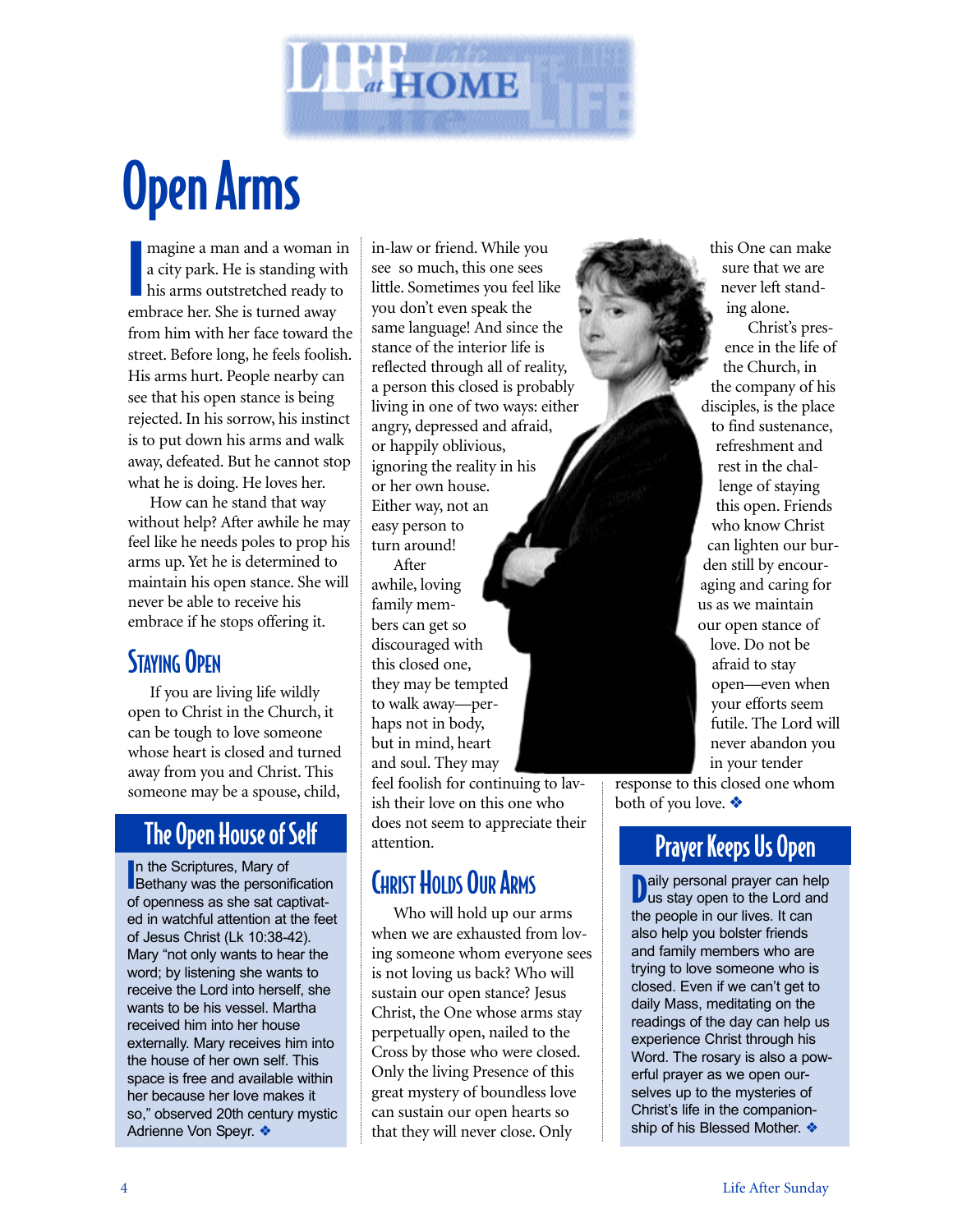# Open Minds

B efore sending his priests out<br>to educate the faithful, to educate the faithful, Society of Jesus founder St. Ignatius Loyola "admonished them to be humble in all their disputations, to shun contentiousness and empty displays of learning," says the *Lives of the Saints*. St. Ignatius wanted to make sure that in opening up the minds and hearts of people who did not know Christ, his priests did not become closed off from the very Mystery they were trying to offer. So he urged them to cling to Christ, focus on the Catechism and keep themselves always in close allegiance to the Pope. In this way, their open stance would be rooted in the truth of Jesus Christ.

Today, the discussion of how to advance the culture by remaining fully Catholic continues, especially in the field of education. Those of us who have children in Catholic schools can see this struggle on a daily basis, especially in our high schools, colleges and universities. In some places, the closing off that St. Ignatius feared seems to have reduced the place of Christ in the quest for truth. In the name of academic freedom, of "open minds," some educators have disconnected the pursuit of intelligence from the hope of faith. This bow to an educational

#### Prayer for an Open Mind

**G** rant me, I beseech Thee,<br>**C** o merciful God! Ardently t O merciful God! Ardently to desire, prudently to investigate, truly to acknowledge, and perfectly to fulfill that which is pleasing to Thee, to the praise and glory of Thy Name. Amen. — St. Thomas Aquinas ❖



life adopted by the secular world diminishes our ability to advance our culture.

#### **DIVORCING MIND FROM SPIRIT**

"The result is what may be called a divorce of the mind from the life of the spirit," writes Dr. David L. Schindler in *Communio*. The fallout of this separation is "a mind that is without love and a love that is without a mind." In many Catholic schools, religion stays within religion class. Biology, mathematics, physics, art and literature are worked out separately. Trying to stay open to the culture, some educators have missed the link between their particular discipline and the Mystery that encompasses all of reality—a Mystery that goes right to the heart of the most intriguing aspects of Shakespeare, DNA strands and infinite numbers!

Instead of opening up their students' minds, Catholic educators who teach this way can unwittingly close young people up with ideologies of conventional wisdom. Religion is for Sundays; biology and literature are for the rest of the week. Closed up in this box, it becomes more difficult for students to be struck by the beauty and love evoked only by the Presence of a divine Mystery at work in every aspect of reality.

Catholic educators that see the

Church only as an institution can easily get caught up in this closed stance. This is why it is important to help them recognize that the Church is not an institution but a relationship that is always open to the Other. As Catholic teachers become more convinced of this

truth upon which all other truths are based, they will be better able to open up and bring this good news to students from all races and creeds. "The more the Church has to keep herself Catholic, open to all, dialogical, dramatic, in the modern world, the more profoundly she must comprehend and live her intimate essence as Body and Bride of Christ," said theologian Hans Urs Von Balthasar. ❖

#### A Reduced Presence

diatholic high schools, colleges<br>and universities that have and universities that have reduced their open, fully Catholic stance lose their attraction. Sadly, their leaders flounder around trying to figure out why they are off track. Is it because they don't have enough teachers, computers or buildings for student life? While these may be real, practical concerns, the loss of attraction runs deeper than that. It is a closing off from a living Presence—a Presence that can become so reduced that Jesus Christ is no longer startling and recognizable to the young people on campus. If your child attends a school like this, ask the great Teacher in prayer to show you how to present him to someone there who might be open to his living Presence.❖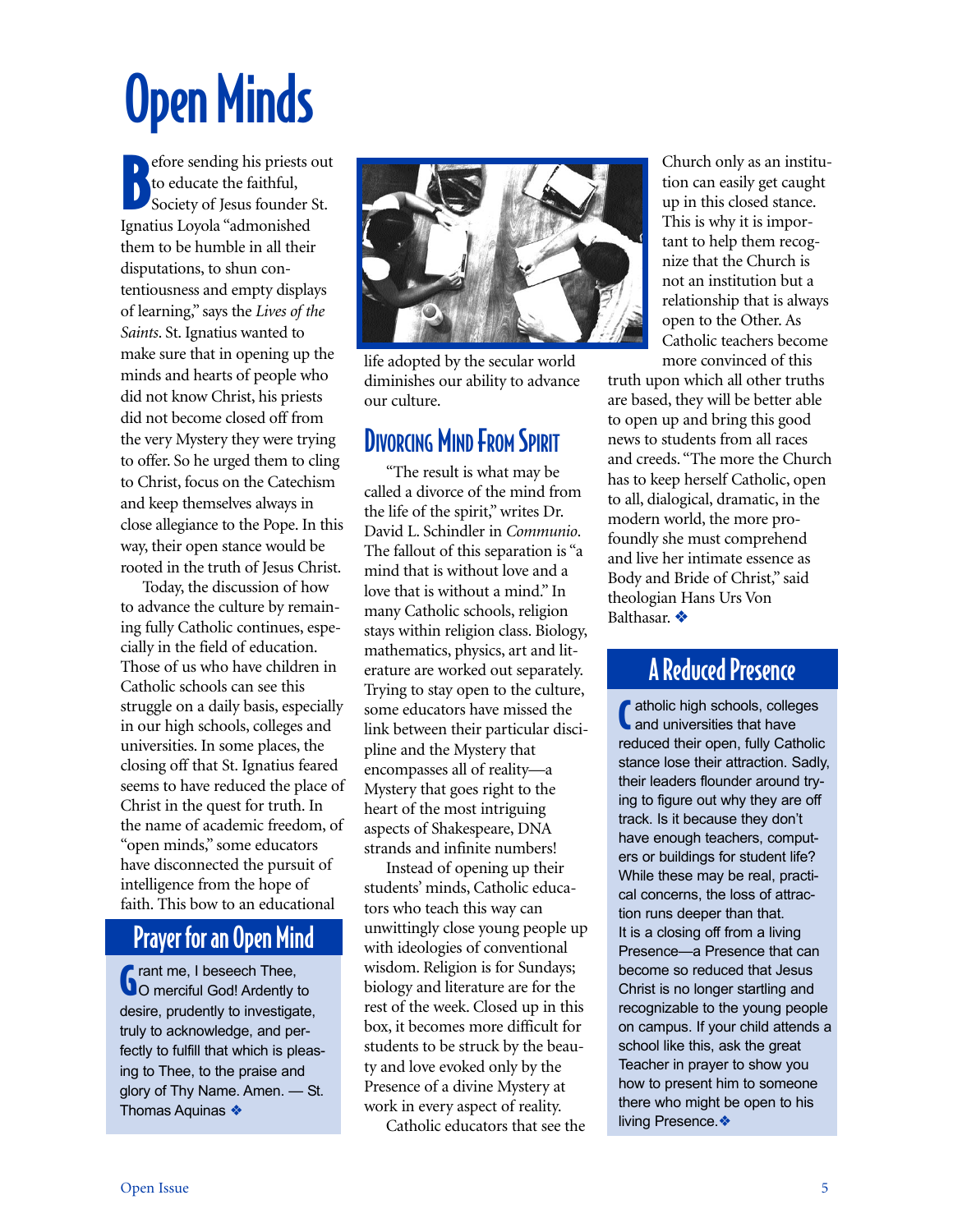

# Preferential Openness to the Poor

S taying open to the needs of every person created by the Father is an important part of the mission of the whole Body of Christ, his Church. Yet, we need to be careful not to pigeonhole this essential part of our life with Christ into simply "social justice issues." By looking at needy people in categories (the homeless, the poor), we can sometimes lose our sense of each one as a unique and unrepeatable person.

People in need are not always docile and thankful for our efforts. People who help them can sometimes close up in the face of the complexity of their needs. If we are closed in on a set of criteria as to what makes a person "poor" or "hungry", we can miss the poverty right in our own neighborhoods. We can miss the "hungry" right down the hall. If we try looking at our life with Christ

as all of life, then the mission in our parish communities to help people in need can bear tremendous fruit. ❖

### Open Hunger

For the past 11 years, I have been collecting sandwiches and fruit<br>
For the past 11 years, I have been collecting sandwiches and fruit<br>
who live on the streets of Washington, D.C. It is not really a<br>
poble thing that I do made by folks in my parish to be distributed to the homeless who live on the streets of Washington, D.C. It is not really a noble thing that I do. When my husband, Bill, our three little children and I moved into our parish, I thought it might be a good way to meet my fellow parishioners. I settled into a monthly Sunday morning routine, in the basement of the church—a little quiet time away from the kids. I got to know a few faithful people who provided scores of sandwiches each month and taught me about generosity and compassion. Most would just drop off the sandwiches and run. Others felt comfortable enough after seeing me month after month to stay and chat. Those that stayed told me about life during the Depression, being without food as children and vowing to never let people go hungry when they could help.

One Sunday morning, a man whom I didn't recognize came in. He seemed to be looking for anything he could walk away with. I was immediately suspicious. He asked me for some sandwiches. When I told him that the sandwiches were for a shelter downtown, he said that he was homeless. When I offered him some sandwiches, he

said he didn't like what I was offering and wanted to find something that suited his taste. Well, forget it, I thought! On any given Sunday, I can have up to eight large coolers filled with sandwiches. I told him he could just take what I gave him. "Okay," he said, "forget the sandwiches and give me some oranges." I picked out some nice, loose ones. But no, he didn't want the oranges I offered. He picked up a 10 lb. sealed bag and said he wanted me to open it so he could choose the ones he wanted. "They look better in the bag," he said. I told him he was welcome to have any of the loose fruit, but I was not about to open the bag. I was now truly annoyed. I have no idea why I was so protective of that food, but there was no way this guy was going to take advantage of me. After all, I thought, if he was really hungry, he'd take what he could get. Well, he walked away from me and across the hall to

a Tupperware sale table set up by the Legion of Mary. I could see that he wanted their display products. Unable to

### **SHOCKED OPEN**

et us look at our own shortcomings and<br>
other people's alone; for those who live et us look at our own shortcomings and leave carefully ordered lives are apt to be shocked at everything and we might well learn very important lessons from the persons who shock us. —St. Teresa of Avila ❖

get any Tupperware, he returned to me. By now he was clearly angry. When he asked me again to open the bag of oranges and I refused, there was a look of utter hatred in his eyes. I thought my life was in danger, but I stood up to him anyway. Finally, he moved toward me, his face close to mine, hesitated and stammered, "Forgive me." He quickly turned and hurried away. His words hit me like a blow to my face. My legs were shaking so badly that I almost fell to the floor. I wanted to ask for his forgiveness, too, but it was too late. He was gone.

—Regina O. McDermott, Silver Spring, Maryland ❖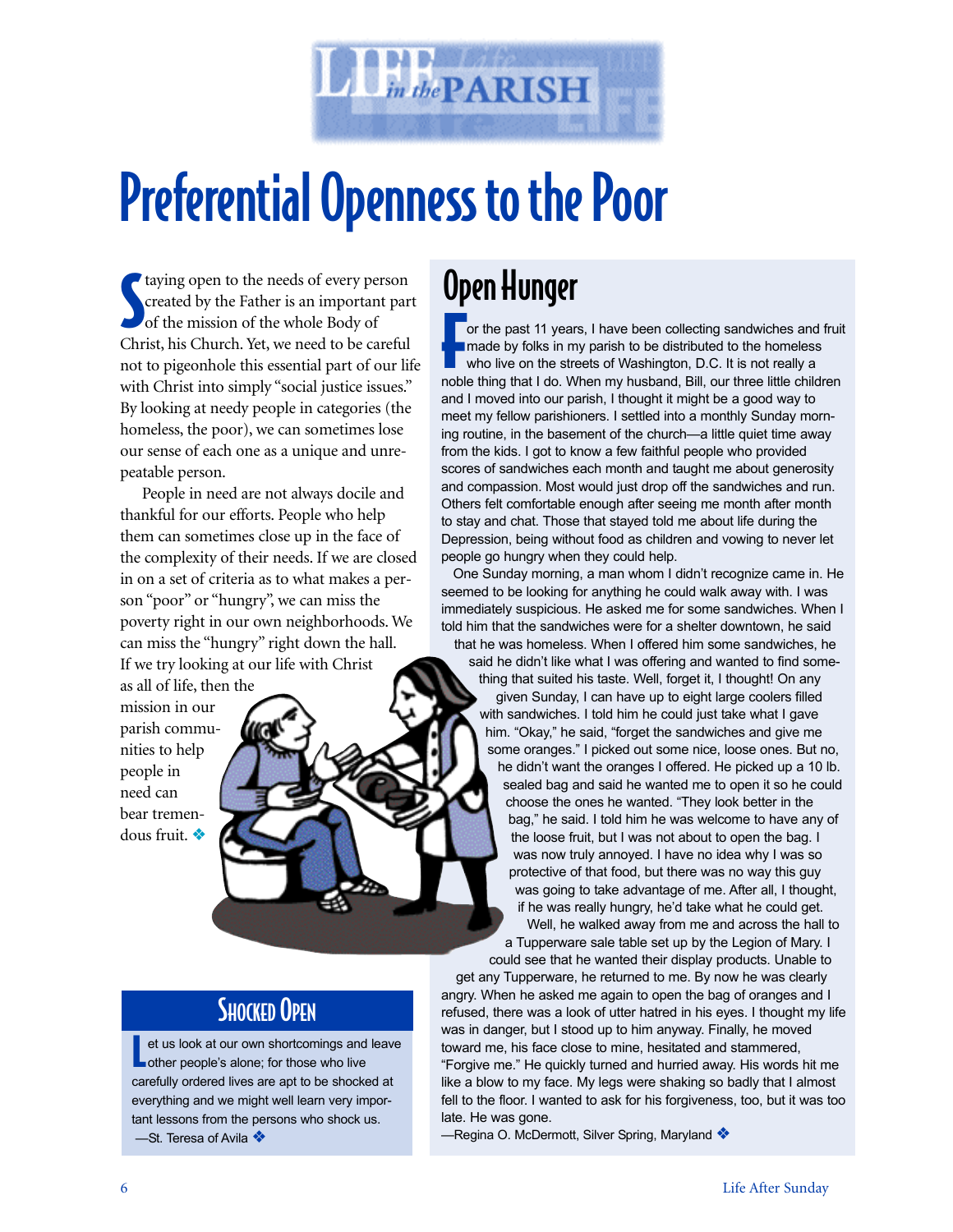

# Be Open in the World BY JOHN M CAPOBIANCO

ave you found your open-<br>
ness to Christ gradually<br>
closed by the recurrence of ave you found your openness to Christ gradually intimidating worldly voices? Responding to the call of Christ to be his open presence in our world everyday amidst relentless belittlement can be a very difficult posture to sustain. If you are not closely joined to him, sustained by the power of his Spirit living within you, it becomes very easy to close yourself off in fear and frustration. This scenario diminishes the way Christ can work through you to touch your finite world with his infinite presence. So how can you continually remain open to being his presence week after week?

#### **STARTING YOUR DAY**

The best answer to this question is that, if you cannot prayerfully attend daily Mass, at least make sure that you read scripture everyday as you seek to be with and serve Christ's body in this world. For a long time, I have tried to start my day by reading the liturgy of the day. This has allowed God's Word—expressed in the scripture selections proclaimed and pondered by the Church throughout the world at daily Mass—to form my heart and mind as I embark on my day. After a few years, this time with God's Word profoundly shaped my view of reality, my openness to others and willingness to see Christ in them. The cumulative effect of reading the Bible with the Church day after day, week after week, year after year is the formation of a worldview that begins to unite the harsh fleeting demands

of this world with the endless dividends of God's glorious grace. *This is the eternal view of human life.* It flows

unbelievably wide open in personal and social love, generosity and diversity. It lifts your spirit and gives you the strength to believe that there is no human problem insurmountable for those who trust in the Father's plan. This comprehensive "eternal worldview" is beautifully captured in the Catechism of the Catholic Church. The very first scriptural quote of the Catechism sets the goal and tone for our call to an astonishing human enterprise. "FATHER, … this is eternal life, that they may know you, the only true God, and Jesus Christ whom you have sent" (John 17:3, CCC Prologue).

The Washington Post

#### THE CATECHISM OF THE POST?

Of course, beginning my morning reading scripture had one immediate benefit. As soon as I opened my front door and fetched my newspaper, I was better prepared to confront an assault on my spiritual openness from a very different worldview, expressing a very different "catechism." This worldview pounds the doorstep day after day, year after year, dwarfing the impact of the Church's proposal for human life. In my neighborhood, I call it "the Catechism of *The Washington Post*." You can insert the name of your own newspaper here. The political differences between papers are secondary. The *Post's* subtle and attractive lure is

#### WHICH CATECHISM FORMS YOUR HEART?

HON

Are you initially more suspicious of the motives and actions of international, national and local Church leaders than secular leaders? Do you France Running Ou actions of international, nautor  $\frac{A_S R_{\text{U}ssians}}{T_{\text{D}} S_{\text{ave S}ub}}$  crew and local Church leaders? Do you consider the life of the Church

outdated and unworthy of your full openness and participation? If you answered yes, consider a more open posture. "What the Church needs most is to show that Christ not only can be present in life, but that, if He is present, He makes the life of the individual and of society more human. We need to witness to the fact that people who live in this way following Christ—feel better than those who do not live in this way, realizing a humanity that is more intense, more charged with intelligence of the aim and of affectivity, more open to others and more constructive than that of others," says Msgr. Luigi Giussani. ❖

expressed quite well in its cleverly arrogant motto: "*The Washington Post*: if you don't get it, you don't get it."

While I really want to "get it," the eternal perspective provided by daily scriptural reading has helped me recognize that the reduction of the human proposal expressed by the *Post* through a "this world only" political paradigm clearly doesn't capture the fulfillment of all it means to be human. Doesn't this limited paradigm place the human spirit under a kind of latex ceiling that prohibits one from spiritually maturing and soaring? Personally, my heart desires much more than this "worldly catechism" proposes. Yet it's helpful to be aware of and recognize its influence and limitations if we are to remain open and faithful to our destiny as the Lord's presence in the world. continued on page 8